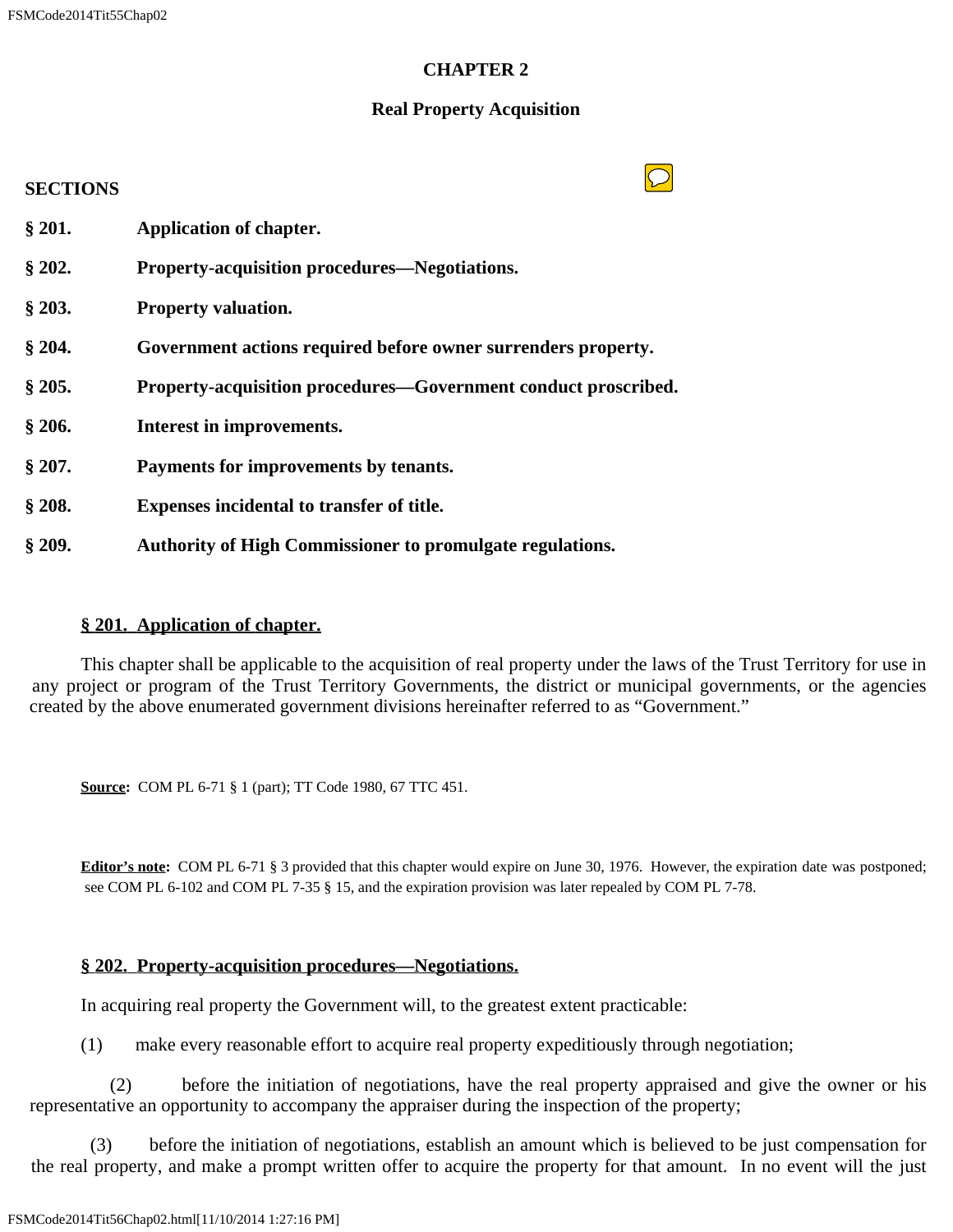compensation offered be less than the Government's approved appraisal of the fair market value of such property. At the time the Government makes an offer to purchase real property, the owner of that property will be provided with a written statement of the basis for the amount estimated to be just compensation.

**Source:** COM PL 6-71 § 1 (part); TT Code 1980, 67 TTC 452(1) (part).

#### **§ 203. Property valuation.**

 In determining just compensation for the property any increase or decrease of the fair market value caused by the public improvement for which the property is acquired prior to the date of valuation will be disregarded (other than that caused by physical deterioration).

**Source:** COM PL 6-71 § 1 (part); TT Code 1980, 67 TTC 452(1)(c)(i).

## **§ 204. Government actions required before owner surrenders property.**

 (1) Before requiring any owner to surrender possession of any real property, the Government will, to the greatest extent practicable:

(a) pay the agreed purchase price; or

 (b) deposit with the Court, for the benefit of the owner, an amount not less than the Government's approved appraisal of the fair market value of the property; or

(c) pay the amount of the award of compensation in condemnation proceedings for the property.

 (2) If interest in the real property is to be acquired by exercise of power of eminent domain, institute formal condemnation proceedings and not intentionally make it necessary for the owner to institute legal proceedings to prove the fact of the taking of this real property; and

 (3) If the acquisition of only part of the property will leave its owner with an uneconomic remnant, offer to acquire that remnant.

**Source:** COM PL 6-71 § 1 (part); TT Code 1980, 67 TTC 452(1)(d).

**Editor's note:** The introductory phrase in section 202 applies to this section. Accordingly, in establishing this section as separate, the phrase "to the greatest extent practicable" has been editorially inserted.

#### **§ 205. Property-acquisition procedures—Government conduct proscribed.**

(1) In acquiring real property, to the greatest extent practicable the Government will not: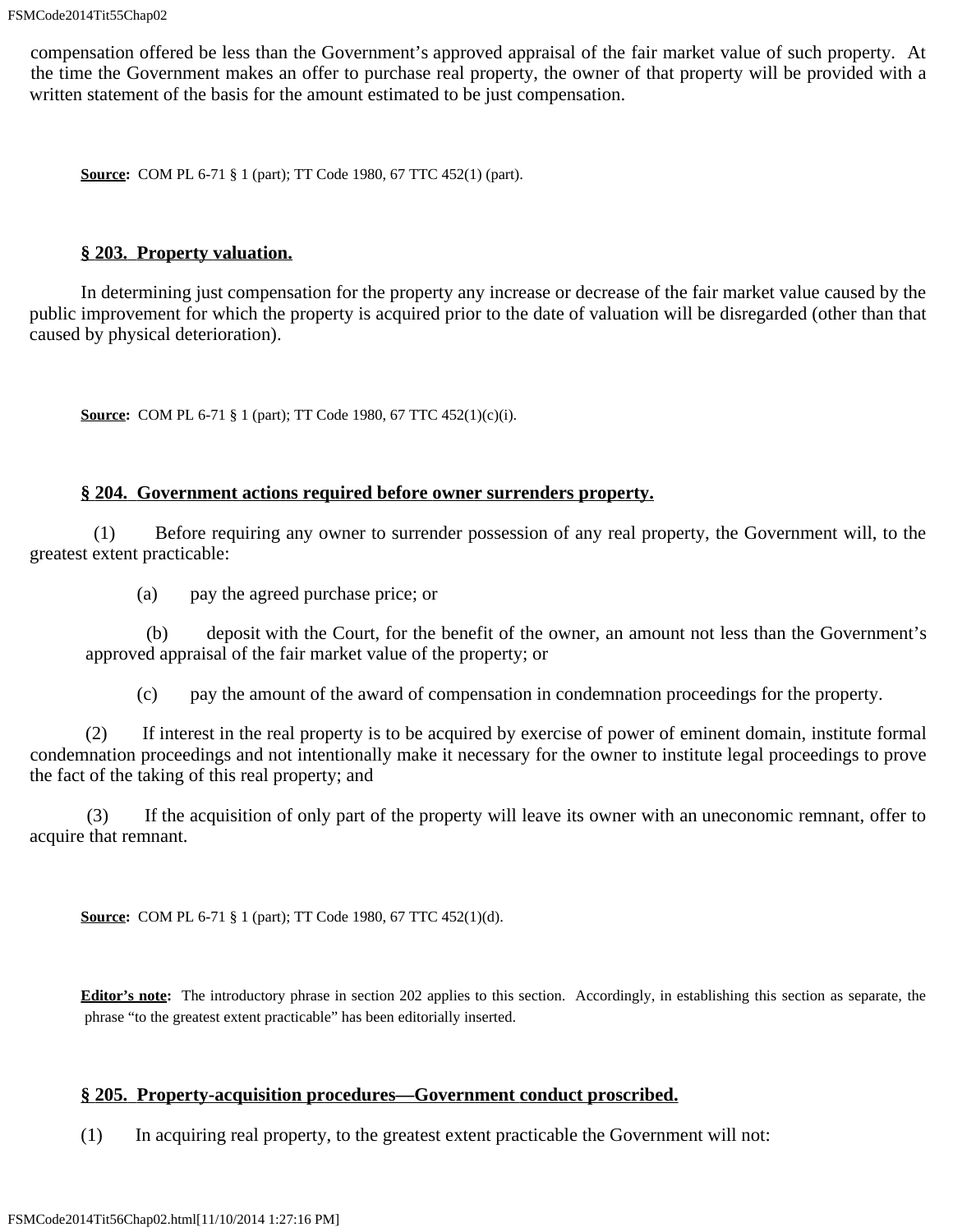(a) schedule a construction or development of the public improvement that will require any person lawfully occupying real property to move from a dwelling, or move his business or farm operation, without giving that person at least 90 days' written notice of the date he is required to move;

 (b) if acquired property is rented to the former owner or tenant for a short term or subject to termination by the Government on short notice, charge a rent that is more than the fair rental value of the property to a short term occupant;

- (c) advance the time of condemnation;
- (d) defer negotiations, condemnation, or deposit of funds in court for use of the owner; or
- (e) take any course of action to compel an owner to agree to a price for his property.

 (2) Should a court determine condemnation was unauthorized or should the property owner obtain a judgment in the nature of inverse condemnation, then the owner shall be reimbursed for reasonable expenses of litigation, in line with section 304, Uniform Relocation Assistance and Real Property Acquisition Policies Act of 1970.

 (3) Nothing in this section should be construed to preclude a donation by an owner after his property has been appraised and the full amount of the estimated just compensation has been tendered to him.

**Source:** COM PL 6-71 § 1 (part); TT Code 1980, 67 TTC 452(2),(3),(4).

**Cross-reference:** See also, the United States Uniform Relocation Assistance and Real Property Acquisition Policies Act of 1970, PL 91- 646, 84 Stat. 1894, 42 U.S.C. 4601 et seq.

#### **§ 206. Interest in improvements.**

 In acquiring any interest in real property the Government will acquire at least an equal interest in all building structures or other improvements located on that real property which will be removed or which will be adversely affected by the completed project.

**Source:** COM PL 6-71 § 1 (part); TT Code 1980, 67 TTC 453.

#### **§ 207. Payments for improvements by tenants.**

 (1) In the case of the building structure or other improvements owned by the tenant on real property acquired for a project to which this chapter applies the Government will, subject to subsection (2) of this section, pay the tenant the larger of:

 (a) the fair market value of the improvement (as established by the government's appraiser), assuming its removal from the property; or

- (b) the enhancement to the fair market value of the real property.
- (2) Payments will also be made for improvements that are damaged as well as those which must be removed.